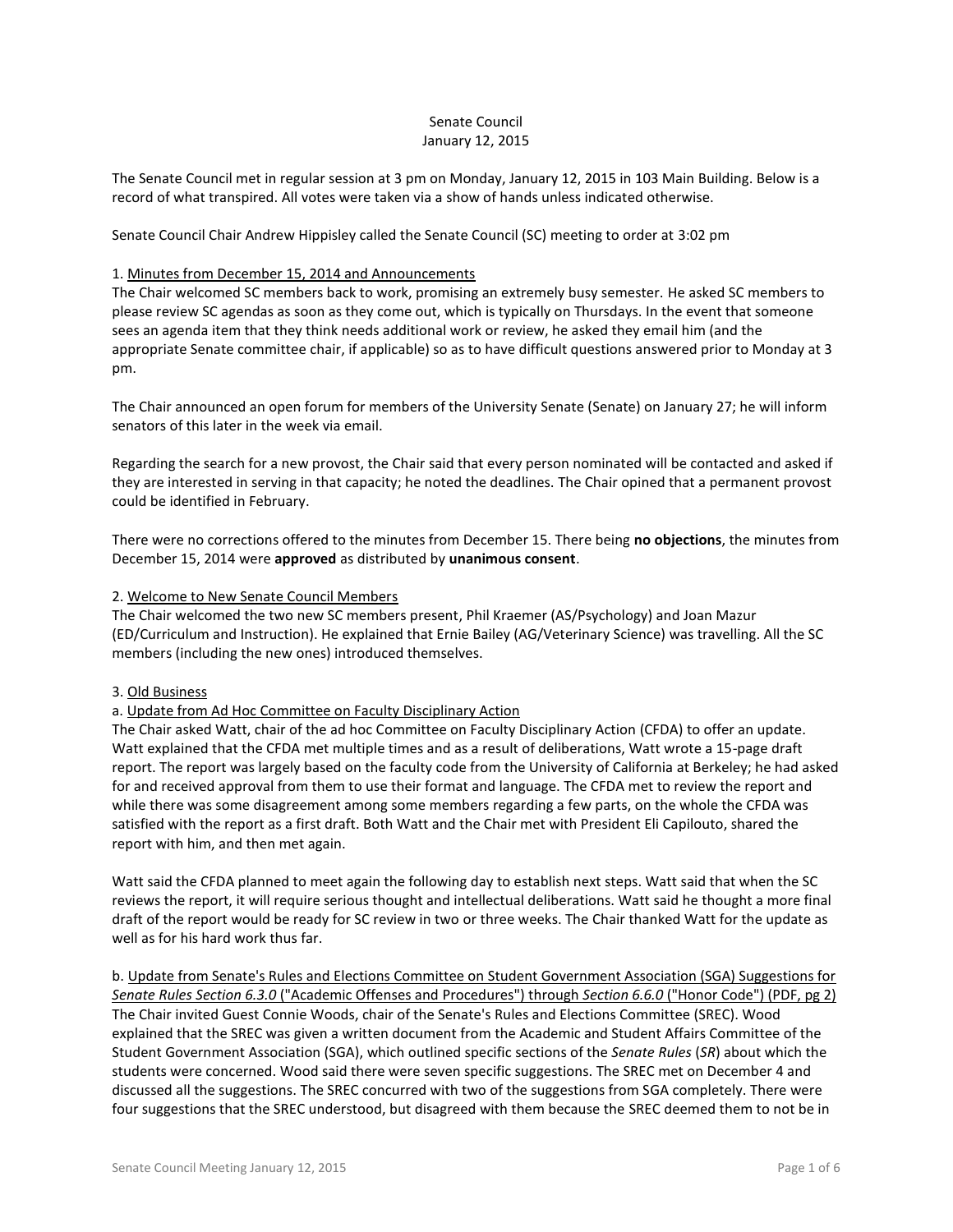the best interests of students. The intent of the remaining suggestion was not clear to the SREC. Wood outlined the SREC's responses for each suggestion. There was discussion among SC members, including SGA President Ingram and Wood, regarding the suggestions.

Wood stated that all of the proposed edits, whether substantive or editorial, will be put into track changes and presented to the SC and Senate for approval. There was additional discussion.

When discussion wound down, the Chair thanked Wood for her and the SREC's work and said the SC would look forward to receiving the formal changes in the near future. Ingram thanked the Chair and the SREC for their work and assistance. Ingram explained that the Student Senate operates separately from him and was very concerned about certain sections of the *SR*. He did not agree with all the responses from the SREC, but thought it had been a successful experience in shared governance.

#### c. Update from SGA on SGA's Endorsement of *Governing Regulations XI* ("University Appeals Board")

The Chair offered a brief history of the proposed changes to *Governing Regulations XI*. He said that he recently received an email from Ingram which included language from a formal resolution. Ingram said that it was a formal resolution from the SGA's Student and Academic Affairs Committee, which was the same committee that offered the suggestions for *Senate Rules*, Section 6. The Chair said he thought the revised *GR XI* would go to the Board of Trustees in February.

## 4. Proposed Expansion of Committee Charge (*Senate Rules 1.4.2.1*, "Senate's Rules and Elections Committee (SREC)")

The Chair explained that college and department rules greatly vary in currency: some have rules that have not been updated since the 1990s, and some units have no rules available for view. The Provost's office is responsible for ensuring all rules are up to date and conform to existing campus rules and regulations (*Governing Regulations* (*GRs*), *Administrative Regulations* (*ARs*), and *Senate Rules* (*SRs*)). The Provost's office asked the Chair about increased University Senate (Senate) participation in the responsibility of checking unit rules for consistency with existing campus rules and regulations, specifically with the *SRs*. The Chair said that in order to do so, it would need to be formalized; it made the most sense to expand the charge of the Senate's Rules and Elections Committee (SREC) to encompass that request. The Chair added that he came across a template that was supposed to make it easier for units to prepare rules; after reviewing the departmental and college rules templates, the Chair identified a number of factual errors, as well as obscure language. The Chair said he would bring the revised templates to SC to review if the SC changes the SREC's charge to include reviewing unit rules for consistency with *SRs*. He solicited a motion from SC members to put the issue on the floor for discussion. Grossman **moved** that the SC changes the charge of the Senate's Rules and Elections Committee to add review of unit rules for consistency with *Senate Rules*. Christ **seconded**. The Chair said the motion was on the floor and invited discussion.

SC members discussed the request that the Senate, likely the SREC, review unit rules for consistency with existing campus rules and regulations. Wood also participated. The Chair reminded SC members about the importance of units having up-to-date rules and offered some comments about how the process could work. He added that a member of the SREC has traditionally offered such assistance in the past unofficially. If the SREC's charge was changed such assistance would be on behalf of the Senate, not on an individual basis. There were two primary objections to changing the charge of the SREC. First, the Provost's office has had a staff member on payroll to review unit rules for consistency with existing campus rules and regulations. Also, the phrase "shall review" did not specify how often unit rules would have to be reviewed and it could be a paperwork burden.

Christ **moved** to substitute the sentence below for the proposed language in the agenda.

The SREC shall be available to assist the Provost, colleges and departments on questions of consistency of college and department rules with the *Senate Rules*.

Mazur **seconded**. There were a number of additional comments from SC members. Because the SREC has a duty and an obligation to serve faculty on behalf of the Senate, discussion then moved to removing reference to the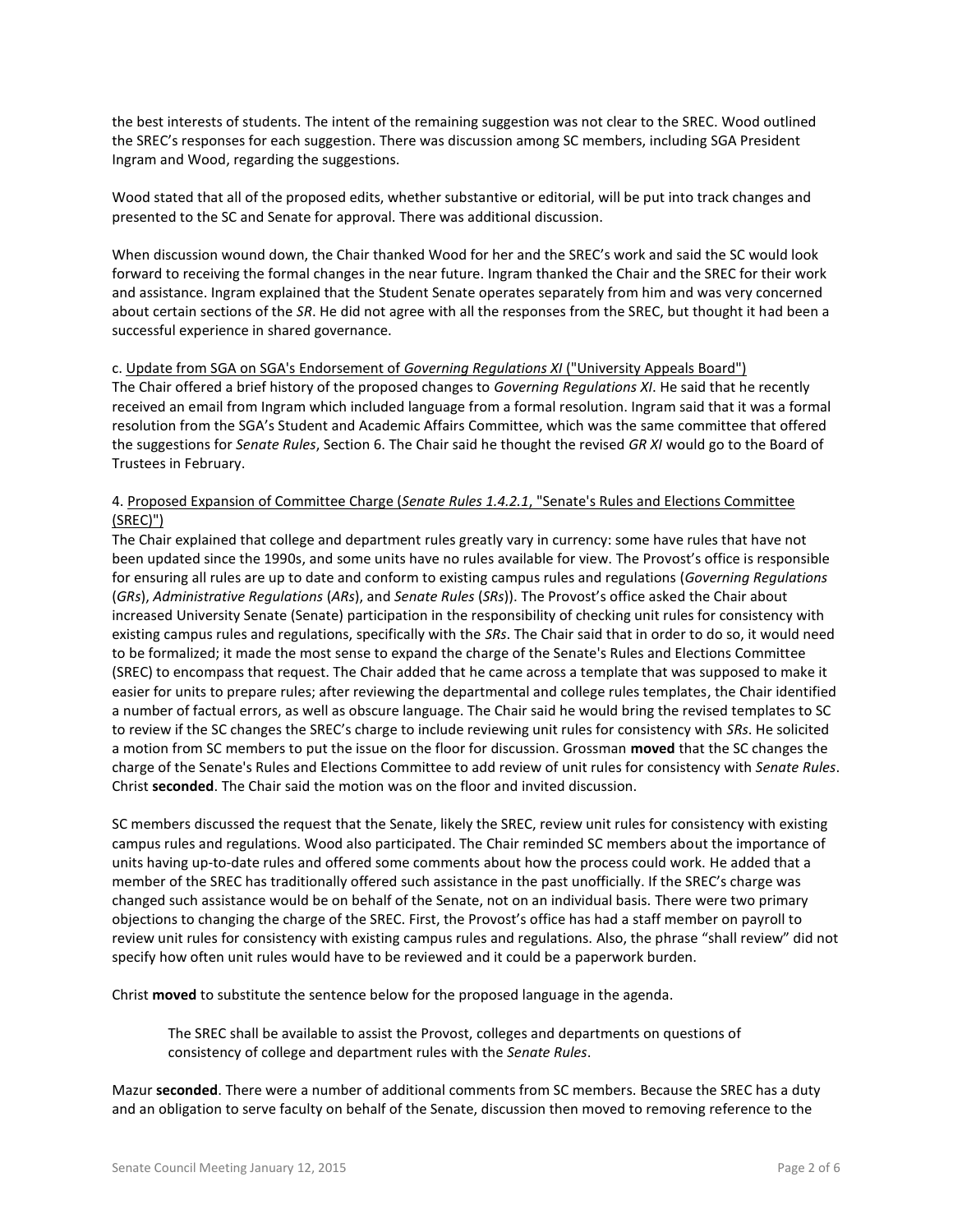Provost. There were still concerns that "available to assist" was too vague. A **vote** was taken on the **motion** to substitute and the motion **passed** with five in favor and two abstaining. The Chair said that discussion could continue, now on the newly proposed sentence. SC members continued to express concern about the workload and possible misinterpretations of the substitute sentence. There was some support for having something formal to offer support to the faculty who develop the rules, but the overriding sentiment was that this responsibility of the provost should remain the provost's responsibility with no formal assistance from Senate.

When there was no further discussion, the Chair called for a **vote** on the **motion**. The motion **failed**, with none in favor and seven opposed.

#### 5. Proposed Revision to *Senate Rules 5.4.5.C.b.i* ("Diplomas," "*In Memoriam* Posthumous Degrees")

The Chair described the process based on the revised language. If a student dies in the midst of pursuing a degree, the department chair is made aware of this and in turns reports this up to the dean. The dean then makes a request for an *In Memoriam* Posthumous Degrees to the Senate Council office, typically via an email. The Senate Council office will then check with the Registrar and the Dean of Students to ensure the student is in degreeseeking status and in good academic standing. If so, the deceased student's name will be placed on an *In Memoriam* Posthumous Degrees list, much like any other student's name being placed on a degree list. The Chair said that like other degree lists, an *In Memoriam* Posthumous Degree list would need approval and recommendation from the Senate. The proposed changes will make the steps clearer.

The Chair said that one of three scenarios seemed likely: everyone agrees and votes to approve; someone does not like a certain part of the language because it does not reflect the intent of the original language (substantive objection); or someone agrees with the philosophical nature of the language but think it could be better articulated (clerical edits). He suggested a motion to approve the proposed language. Grossman **moved** thusly and Porter **seconded.** 

The SC discussed the proposed changes to the language. The primary concern among SC members was changing the responsibility for checking on the student with the Registrar and Dean of Students from the college dean to the Senate Council office. Brown **moved** to substitute the language below (in *SR 5.4.5.C.b.i*) for the proposed language in the agenda.

i. Upon being made aware of the deceased student by either the family or chair of the student's home department, the Dean's Office of the student's college shall consult with the student's degree program, and the Dean of Students Office, the Senate Council office, and the Office of the Registrar to review the student's academic and disciplinary record, to confirm that at the time of death:

- 1. The student was in a UK degree-seeking status, and
- 2. The student was in good academic standing.

McCormick **seconded**. There was support for that. Another concern among SC members was the lack of SC approval or disapproval rights over granting an *In Memoriam* Posthumous Degree – the SC's only role, as with other degree lists, would be to place the list on a Senate agenda. Wood recommended that the proposed edits be vetted by Legal Counsel prior to Senate review.

The Chair commented that there seemed to be general support for the idea of the dean's office being responsible for consulting with the Senate Council office, Registrar and Dean of Students. He asked SC members to take a vote on substituting that language for the proposed language in the agenda. A **vote** was taken and the motion **passed** with none opposed.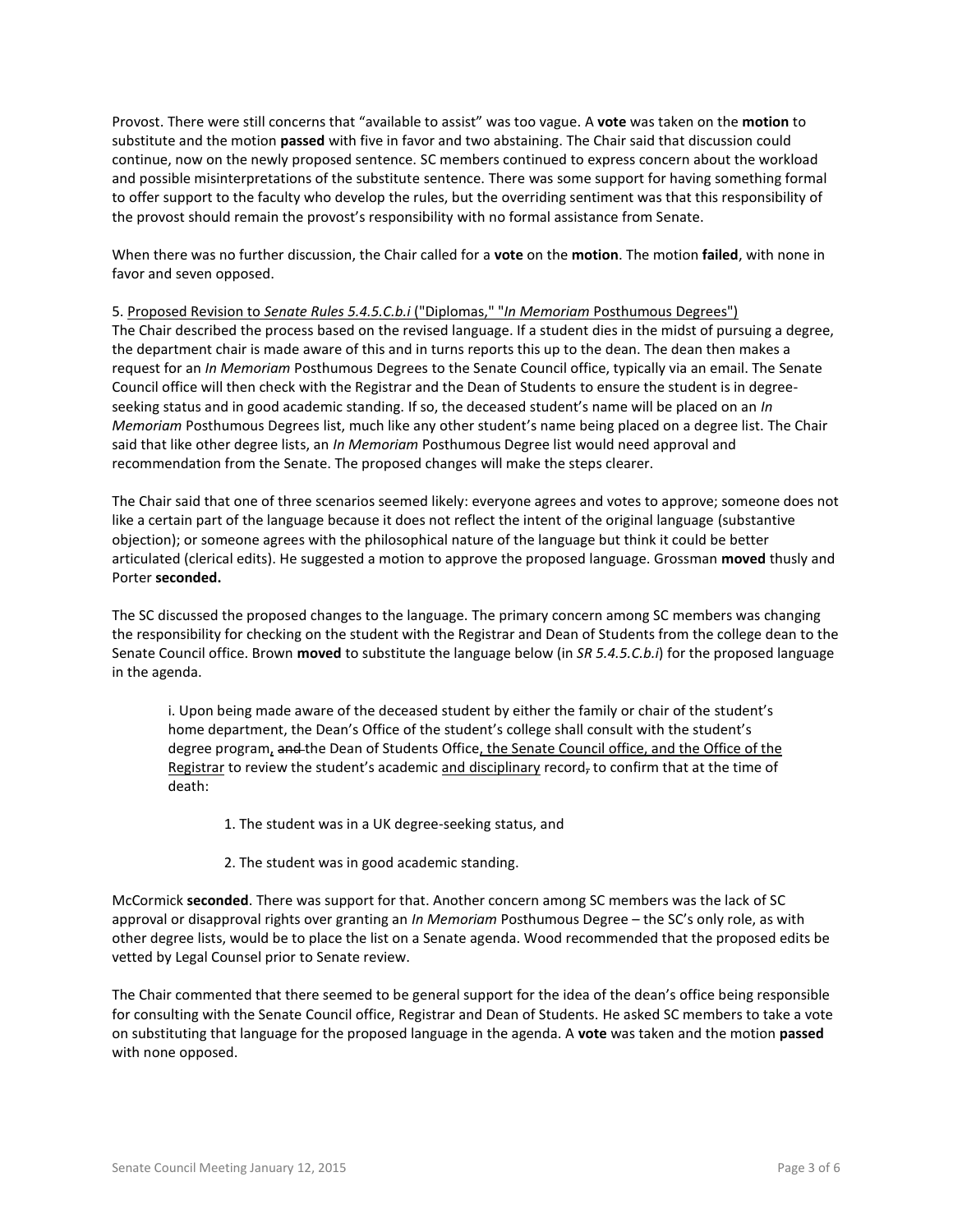The Chair said that the next item of business would be to identify any wording issues that would improve the passage. Grossman identified five non-substantive edits and **moved** to make those changes. Christ **seconded**. A **vote** was taken and the motion **passed** with none opposed.

Christ **moved** to approve the proposed language, as outlined below.

# **C. In Memoriam Posthumous Degrees** [US: 2/10/2014]

**1. Purpose.** Pursuant to Senate Rule 5.4.5.A, the University of Kentucky Senate seeks to provide to the families of deceased students who had not completed requirements for a degree with a meaningful acknowledgment of the achievements and legacy of the student and, at the same time, uphold academic and institutional integrity. To meet these goals, the University Senate recommends that the UK Board of Trustees establish a new category and title of Honorary Degree, *In Memoriam* Posthumous Degree (hereafter *In Memoriam* degree), to be conferred upon final action by the Board of Trustees.

## **2. Conditions for Conferral of** *In Memoriam Posthumous Degrees*

**a. Eligibility**. An *In Memoriam Posthumous* Ddegree allows for recognition of a student's connection to the University of Kentucky regardless of their progress toward completion of degree requirements. Undergraduate, graduate, and professional students who were registered in a degree program at the time of their death, but did not complete degree requirements, are eligible for an *In Memoriam Posthumous* Ddegree.

b. **Procedures**. A proposal for conferral of an *In Memoriam Posthumous* Ddegree shall be initiated and processed as follows:

> i. Upon being made aware of the deceased student by either the family or chair of the student's home department, the Dean's Office of the student's college shall consult with the student's degree program, and the Dean of Students Office, the Senate Council office, and the Office of the Registrar to review the student's academic and disciplinary record, to confirm that at the time of death:

> > 1. The student was in a UK degree-seeking status, and

2. The student was in good academic standing.

ii. The Dean's office shall forward the request for an *In Memoriam*  **Posthumous Ddegree to the Office of the University Registrar-and to** the University Senate. The University Registrar shall process the request and place the deceased student's name on an *In Memoriam* degree list for Senate action.

iii. If approved, In the likely event that the elected Faculty Senators approve the recommendation of each *In Memoriam* degree along with other degrees, the Senate Council office shall forward the recommendation the request by the degree list process. to the University President for transmittal to the Board of Trustees for final action. The elected Faculty Senators may vote to disapprove forwarding the recommendation. In the such rare event cases that the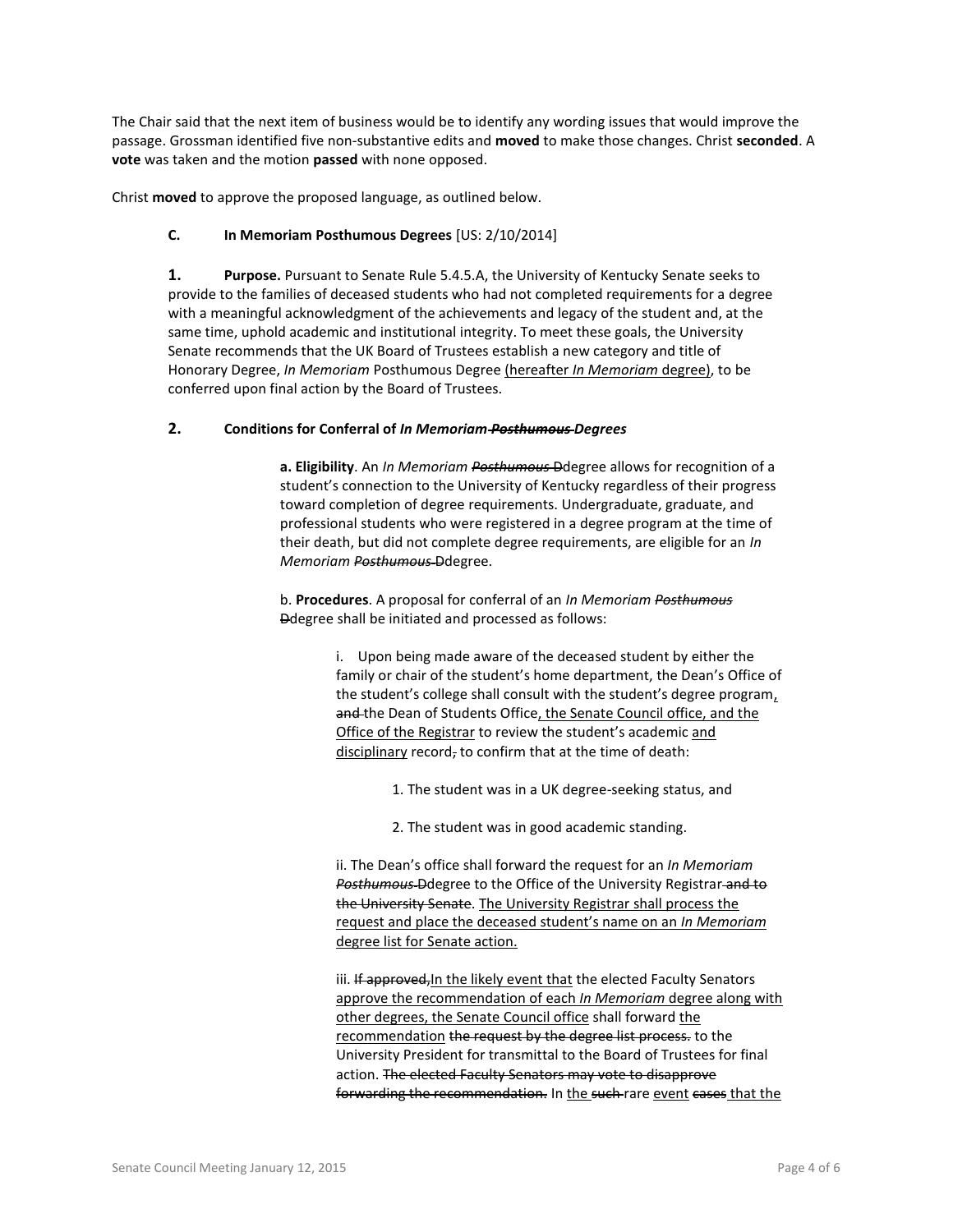elected Faculty Senators do not approve the recommendation of an *In Memoriam* degree candidate, the elected Faculty Senators will provide, through the Senate Council, a written justification of the disapproval to the President (Chair of the Senate).

iv. Upon final approval by the Board of Trustees, the Office of University Registrar shall prepare an *In Memoriam Posthumous* Ddegree diploma for the student's family. The diploma document for this honorary degree title will be structured the same as for other honorary degrees (SR 5.4.5.B).

Porter **seconded**. A **vote** was taken and the motion **passed** with none opposed.

6. Solicitation of Expansion of Honorary Degree Titles - *Senate Rules 5.4.2.3.D* ("Titles of Honorary Degrees") The Chair explained that certain honorary degrees titles are explicitly mentioned in the *SR* as being available to the University Joint Committee on Honorary Degrees (UJCHD) to recommend for UK's honorary degree candidates. The chair of the UJCHD requested additional honorary degree titles be added to the list in the *SR* to give the UJCHD more flexibility in identifying a honorary degree title that is appropriate for an honorary degree candidate. There were no objections from the SC when the Chair suggested he ask the UJCHD to come up with a proposal for the SC to consider.

## 7. Proposed Revision to Governing Regulations - *Governing Regulations X* ("Employment") and *Governing Regulations XIV* ("Ethical Principles and Code of Conduct")

The Chair asked Guest Marcy Deaton, associate legal counsel, to explain the proposed changes to the regulations since they were last seen by the Senate. Deaton did so, explaining that the terms "University employment" and "University operations" were chosen because those terms were broadly inclusive. SC members discussed the revised language. Brown **moved** to endorse the proposed changes to *Governing Regulations X* and *Governing Regulations XIV* as presented and McCormick **seconded**. A **vote** was taken and the motion **passed** with none opposed.

8. Request for Senate Input into Advising Initiatives - Assistant Provost for Undergraduate Education Karen Badger Guests Karen Badger (assistant provost for undergraduate education) and Ben Withers (associate provost for undergraduate education) talked to the SC about a recent initiative on advising, which came about as a result of deans' proposal to address UK's retention efforts and graduation rates. Badger spoke about the current effort to transform undergraduate advising and Withers offered background information about precedence for keeping t he Senate involved in advising discussions.

The Chair then solicited a motion to charge the Senate's Academic Advising Committee with reporting on recommendations for advising standards, in light of the deans' document, and reviewing effectiveness and accountability of academic advising throughout the University. Brown **moved** thusly and Mazur **seconded**. After some additional brief discussion, a **vote** was taken on the **motion** to charge the Senate's Academic Advising Committee with reporting on recommendations for advising standards, in light of the deans' document, and reviewing effectiveness and accountability of academic advising throughout the University. The motion **passed** with none opposed.

There being no further business to attend to, Grossman **moved** to adjourn and Mazur **seconded**. The meeting was adjourned at 5:20 pm.

> Respectfully submitted by Andrew Hippisley, Senate Council Chair

SC members present: Brown, Christ, Grossman, Hippisley, Ingram, Kraemer, Mazur, McCormick, Porter, Watt, and Wilson.